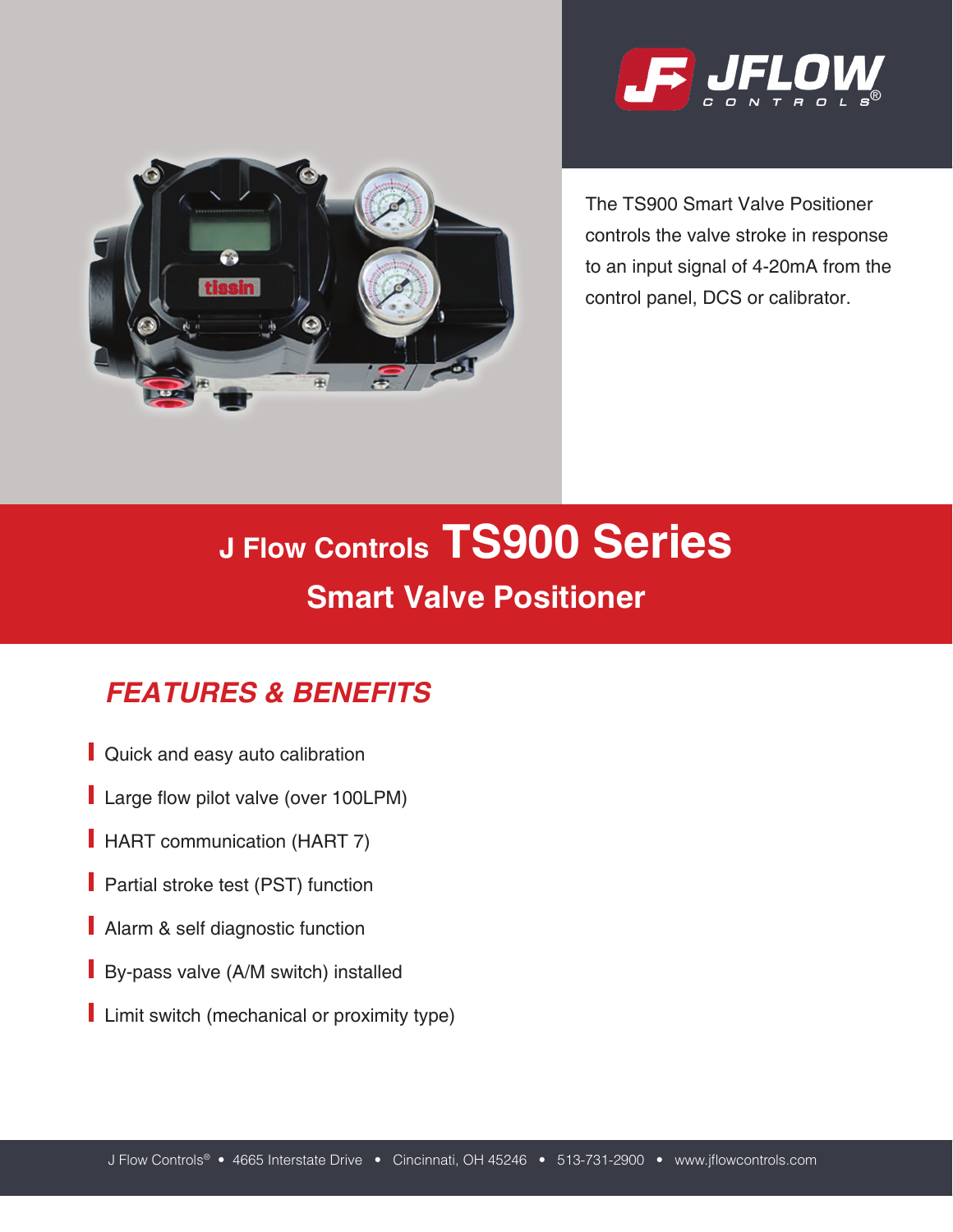#### **TS900 Series Smart Valve Positioner**

#### *MODEL*





#### *STRUCTURE*



- 1. Body cover
- 2. Main PCB
- 3. PCB bracket
- 4. Potentiometer
- 5. Main shaft
- 6. Junction box cover
- 7. Terminal block
- 8. Feedback lever
- 9. Body vent cover
- 10. Base body
- 11. Pressure sensor (option)
- 12. Torque motor
- 13. Air connection block
- 14. Pilot valve
- 15. Pilot valve cover

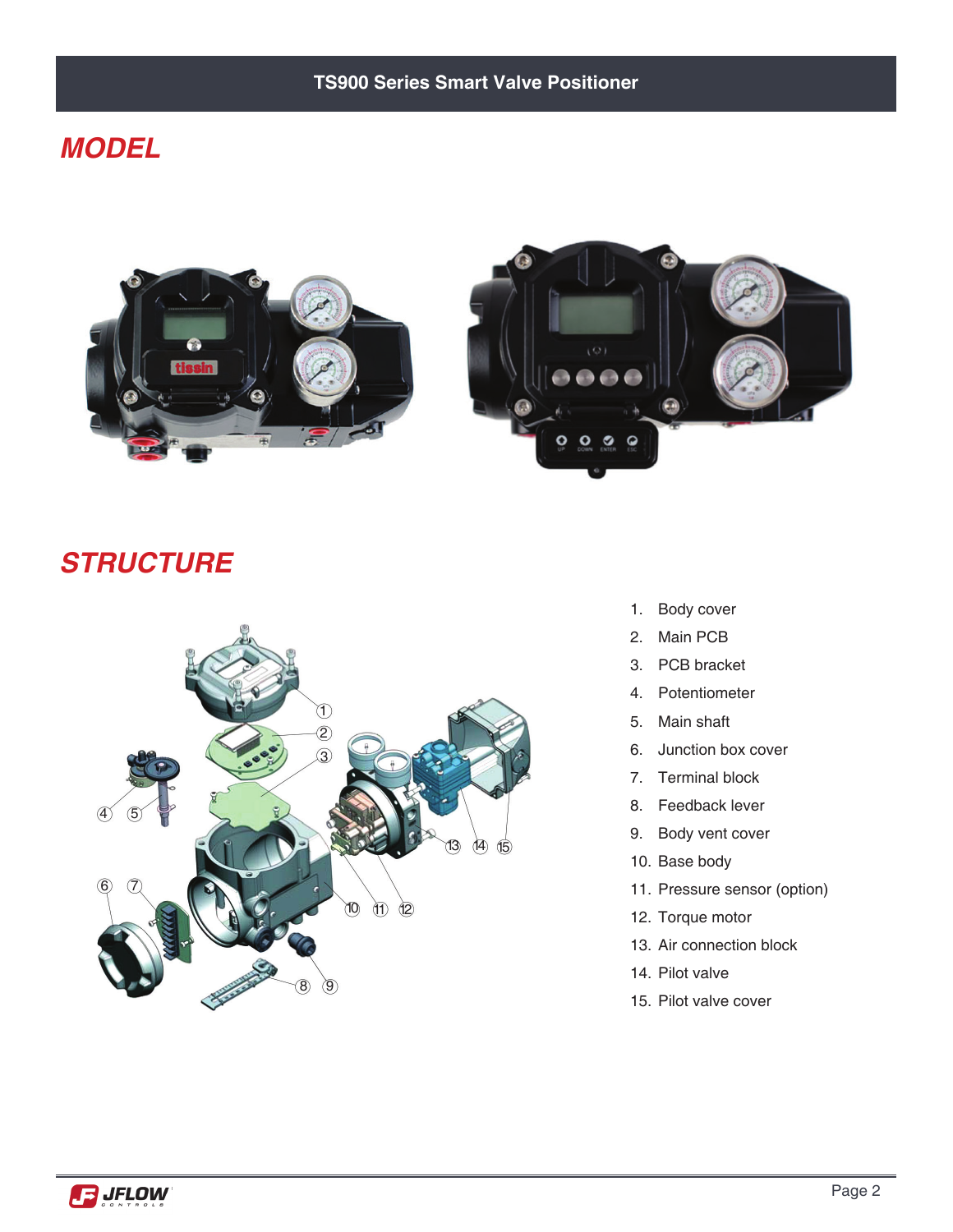## *SPECIFICATIONS*

|                             |                      | <b>TS900L</b>                                                                      | <b>TS900R</b>    |  |  |  |
|-----------------------------|----------------------|------------------------------------------------------------------------------------|------------------|--|--|--|
| Input Signal                |                      | 4-20mA DC                                                                          |                  |  |  |  |
| Impedance                   |                      | $500\Omega$ at 20mA DC                                                             |                  |  |  |  |
| <b>Supply Pressure</b>      |                      | $0.14 - 0.7 MPa$                                                                   |                  |  |  |  |
| <b>Stroke</b>               |                      | 10~150MM                                                                           | $0 - 90^{\circ}$ |  |  |  |
| Air Connection              |                      | PT 1/4, NPT 1/4                                                                    |                  |  |  |  |
| <b>Gauge Connection</b>     |                      | PT 1/8, NPT 1/8                                                                    |                  |  |  |  |
| Conduit                     |                      | G(PF) 1/2, NPT 1/2                                                                 |                  |  |  |  |
| Explosion-proof type        |                      | EX db IIC T5/T6<br>II 2D Ex tb IIIC T185°F T212°F                                  |                  |  |  |  |
| Enclosure                   |                      | <b>IP66</b>                                                                        |                  |  |  |  |
|                             | Standard type        | $-22^{\circ}F \sim 176^{\circ}F$                                                   |                  |  |  |  |
| Ambient                     | Low temp type        | $-40^{\circ}F \sim 176^{\circ}F$                                                   |                  |  |  |  |
| Temp.                       | Explosion proof      | $-40^{\circ}$ F ~ 176 $^{\circ}$ F (T5) / -40 $^{\circ}$ F ~ 158 $^{\circ}$ F (T6) |                  |  |  |  |
|                             | <b>LCD</b> operating | -22°F ~ 185°F                                                                      |                  |  |  |  |
| Linearity                   |                      | $+0.5\%$ F.S.                                                                      |                  |  |  |  |
| Sensitivity                 |                      | $+0.2\%$ F.S.                                                                      |                  |  |  |  |
| <b>Hysteresis</b>           |                      | $+0.5\%$ F.S.                                                                      |                  |  |  |  |
| Repeatability               |                      | $+0.3\%$ F.S.                                                                      |                  |  |  |  |
| Air Consumption             |                      | Below 2.3LPM (Sup=0.14MPa)                                                         |                  |  |  |  |
| <b>Required Air Quality</b> |                      | Class 3 (ISO 8573-1)                                                               |                  |  |  |  |
| <b>Flow Capacity</b>        |                      | Over 100LPM (Sup=0.14MPa)                                                          |                  |  |  |  |
| Material                    |                      | Aluminum die cast                                                                  |                  |  |  |  |
| Weight                      |                      | $7.7$ lbs                                                                          |                  |  |  |  |
| Hart Version*               |                      | HART 7                                                                             |                  |  |  |  |
| Position                    | Connection type      | 2 Wire                                                                             |                  |  |  |  |
| transmitter*                | Supply voltage       | $9 - 30V$ DC                                                                       |                  |  |  |  |
| Alarm switch*               |                      | $9 - 30V$ DC                                                                       |                  |  |  |  |

\* Options

## *DIMENSIONS*